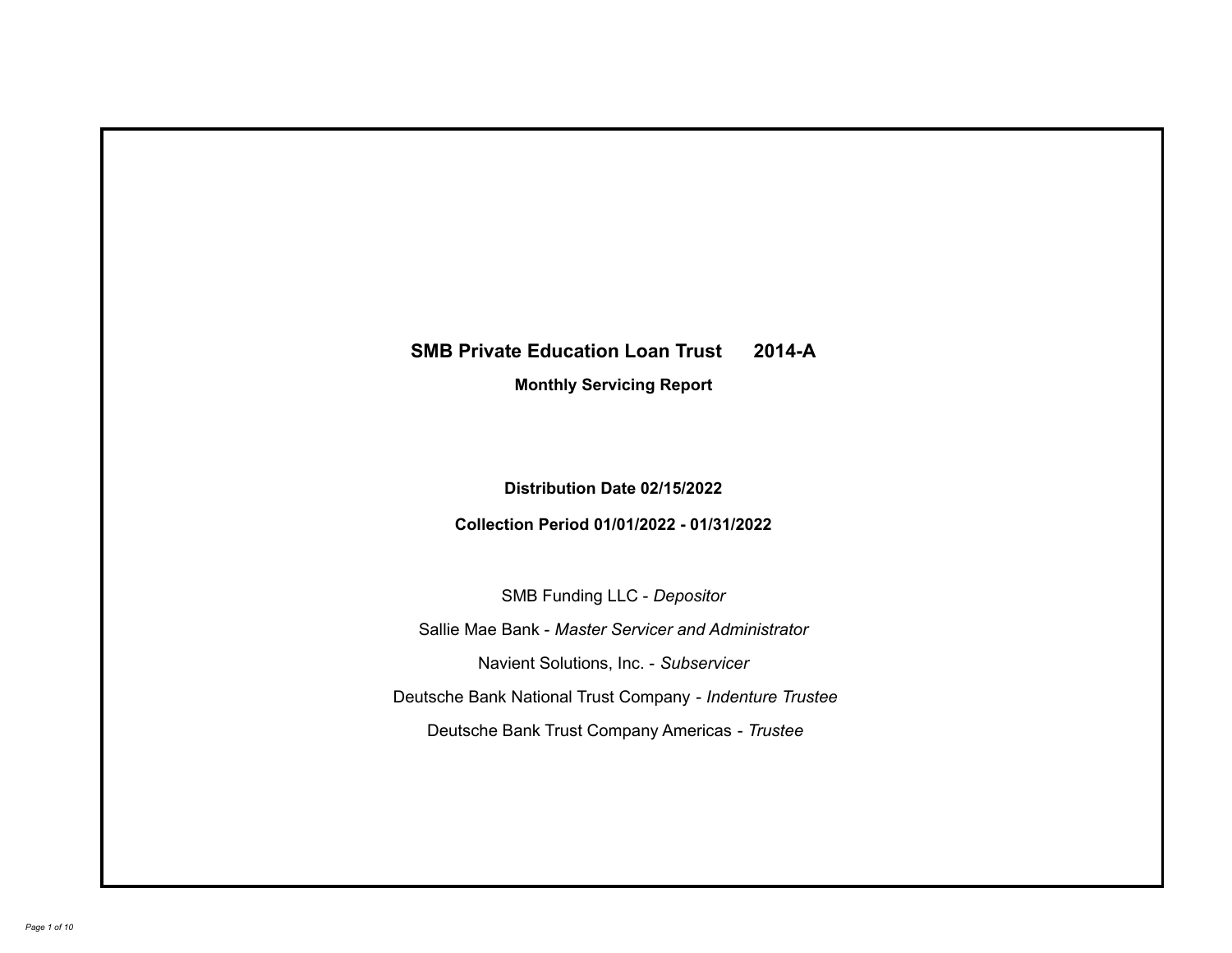|  | <b>Deal Parameters</b> |  |
|--|------------------------|--|
|  |                        |  |

| Α            | <b>Student Loan Portfolio Characteristics</b>   |                   | 08/07/2014       | 12/31/2021       | 01/31/2022       |
|--------------|-------------------------------------------------|-------------------|------------------|------------------|------------------|
|              | <b>Principal Balance</b>                        |                   | \$361,523,983.59 | \$117,111,381.74 | \$115,539,889.39 |
|              | Interest to be Capitalized Balance              |                   | 17,313,307.43    | 1,360,319.63     | 1,322,692.66     |
|              | Pool Balance                                    |                   | \$378,837,291.02 | \$118,471,701.37 | \$116,862,582.05 |
|              | Weighted Average Coupon (WAC)                   |                   | 7.81%            | 7.81%            | 7.79%            |
|              | Weighted Average Remaining Term                 |                   | 138.29           | 183.77           | 184.49           |
|              | Number of Loans                                 |                   | 33,555           | 10,624           | 10,456           |
|              | Number of Borrowers                             |                   | 26,651           | 8,361            | 8,224            |
|              | Pool Factor                                     |                   |                  | 0.312724497      | 0.308476976      |
|              | Since Issued Total Constant Prepayment Rate (1) |                   |                  | 6.43%            | 6.32%            |
| В            | <b>Debt Securities</b>                          | <b>Cusip/Isin</b> | 01/18/2022       |                  | 02/15/2022       |
|              | A <sub>3</sub>                                  | 784456AD7         | \$39,978,704.88  |                  | \$38,457,228.67  |
|              | В                                               | 784456AE5         | \$36,000,000.00  |                  | \$36,000,000.00  |
|              | $\mathsf{C}$                                    | 784456AF2         | \$42,000,000.00  |                  | \$42,000,000.00  |
|              |                                                 |                   |                  |                  |                  |
| $\mathsf{C}$ | <b>Certificates</b>                             | <b>Cusip/Isin</b> | 01/18/2022       |                  | 02/15/2022       |
|              | <b>Excess Distribution</b>                      | 784456105         | \$100,000.00     |                  | \$100,000.00     |
|              |                                                 |                   |                  |                  |                  |
| D            | <b>Account Balances</b>                         |                   | 01/18/2022       |                  | 02/15/2022       |
|              | Reserve Account Balance                         |                   | \$958,735.00     |                  | \$958,735.00     |
|              |                                                 |                   |                  |                  |                  |
| Е            | <b>Asset / Liability</b>                        |                   | 01/18/2022       |                  | 02/15/2022       |
|              | Overcollateralization Percentage *              |                   | 35.87%           |                  | 36.29%           |
|              | Specified Overcollateralization Amount *        |                   | \$42,184,330.00  |                  | \$42,184,330.00  |

\* Based on the Rated debt securities (Class A and Class B Bonds)

(1) Since Issued Total CPR calculations found in monthly servicing reports issued on or prior to September 15, 2015 originally included loans that were removed from the pool by the sponsor because they became ineligible for the pool between the cut-off date and settlement date. On October 5, 2015, Since Issued Total CPR calculations were revised to exclude these loans and all prior monthly servicing reports were restated. *For additional information, see 'Since Issued CPR Methodology' found in section VIII of this report.*

Actual Overcollateralization Amount \* \$42,492,996.49

\$42,405,353.38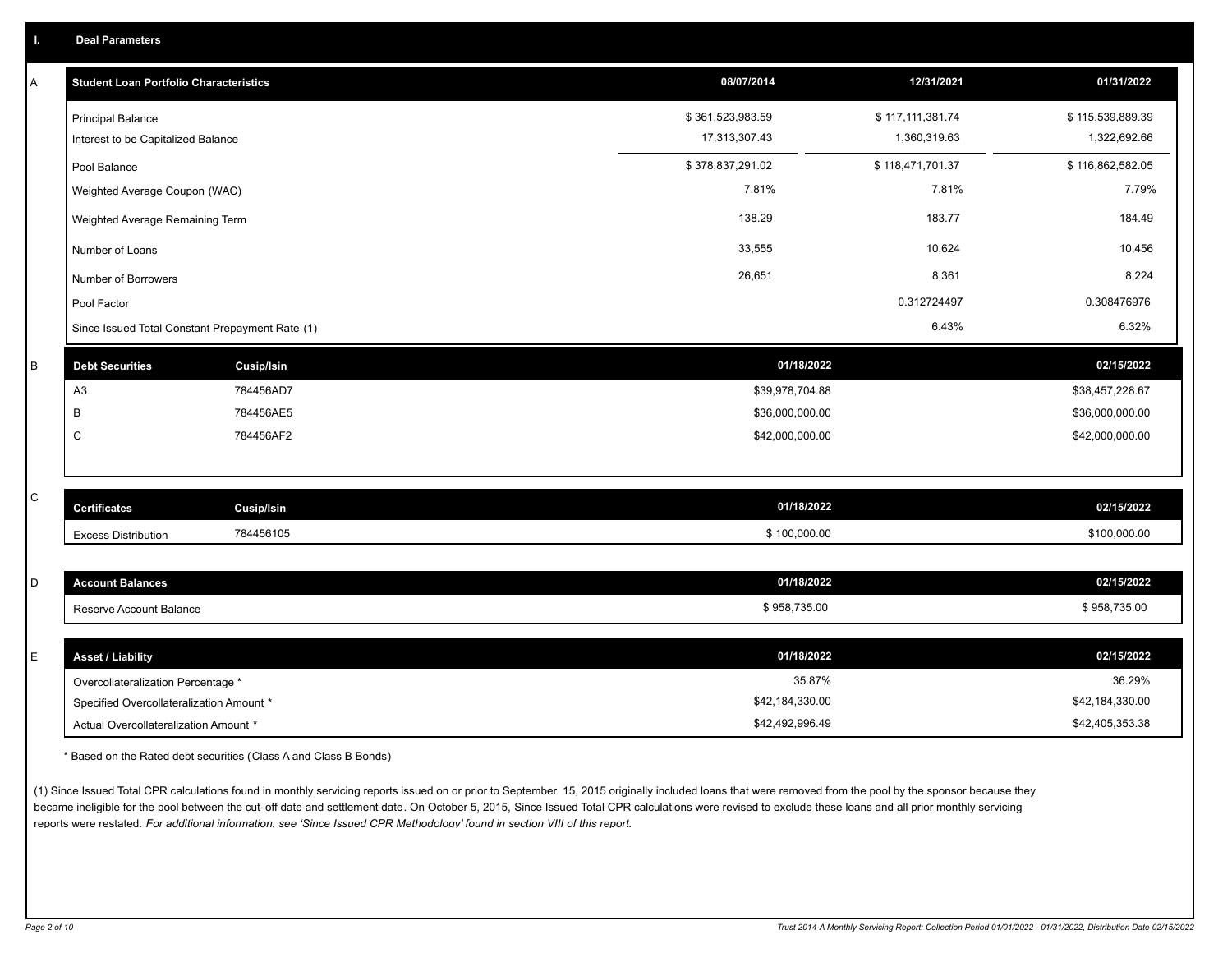### **II. 2014-A Trust Activity 01/01/2022 through 01/31/2022**

| $\mathsf{A}$ | <b>Student Loan Principal Receipts</b> |                |
|--------------|----------------------------------------|----------------|
|              | <b>Borrower Principal</b>              | 1,507,351.36   |
|              | Seller Principal Reimbursement         | 0.00           |
|              | Servicer Principal Reimbursement       | 0.00           |
|              | <b>Other Principal Deposits</b>        | 0.00           |
|              | <b>Total Principal Receipts</b>        | \$1,507,351.36 |

### B **Student Loan Interest Receipts**

| <b>Total Interest Receipts</b>  | \$620,062.27 |
|---------------------------------|--------------|
| Other Interest Deposits         | 2.692.46     |
| Servicer Interest Reimbursement | 0.00         |
| Seller Interest Reimbursement   | 0.00         |
| Borrower Interest               | 617,369.81   |

| \$66.19<br>D<br><b>Investment Income</b><br>\$0.00<br>E.<br><b>Funds Borrowed from Next Collection Period</b><br>\$0.00<br>F.<br><b>Funds Repaid from Prior Collection Period</b><br>\$0.00<br>G<br><b>Loan Sale or Purchase Proceeds</b><br>\$0.00<br>H<br><b>Initial Deposits to Collection Account</b><br>\$0.00<br><b>Excess Transferred from Other Accounts</b><br>\$0.00<br><b>Borrower Benefit Reimbursements</b><br>J<br>\$0.00<br>Κ<br><b>Gross Swap Receipt</b><br>\$0.00<br><b>Other Deposits</b><br>\$0.00<br>M<br><b>Other Fees Collected</b><br>\$2,163,955.37<br><b>AVAILABLE FUNDS</b><br>N<br>\$(64,140.99)<br>Non-Cash Principal Activity During Collection Period<br>O<br>\$0.00<br>P<br>Aggregate Purchased Amounts by the Depositor, Servicer or Seller<br>\$0.00<br>Aggregate Loan Substitutions<br>Q | С | <b>Recoveries on Realized Losses</b> | \$36,475.55 |
|-----------------------------------------------------------------------------------------------------------------------------------------------------------------------------------------------------------------------------------------------------------------------------------------------------------------------------------------------------------------------------------------------------------------------------------------------------------------------------------------------------------------------------------------------------------------------------------------------------------------------------------------------------------------------------------------------------------------------------------------------------------------------------------------------------------------------------|---|--------------------------------------|-------------|
|                                                                                                                                                                                                                                                                                                                                                                                                                                                                                                                                                                                                                                                                                                                                                                                                                             |   |                                      |             |
|                                                                                                                                                                                                                                                                                                                                                                                                                                                                                                                                                                                                                                                                                                                                                                                                                             |   |                                      |             |
|                                                                                                                                                                                                                                                                                                                                                                                                                                                                                                                                                                                                                                                                                                                                                                                                                             |   |                                      |             |
|                                                                                                                                                                                                                                                                                                                                                                                                                                                                                                                                                                                                                                                                                                                                                                                                                             |   |                                      |             |
|                                                                                                                                                                                                                                                                                                                                                                                                                                                                                                                                                                                                                                                                                                                                                                                                                             |   |                                      |             |
|                                                                                                                                                                                                                                                                                                                                                                                                                                                                                                                                                                                                                                                                                                                                                                                                                             |   |                                      |             |
|                                                                                                                                                                                                                                                                                                                                                                                                                                                                                                                                                                                                                                                                                                                                                                                                                             |   |                                      |             |
|                                                                                                                                                                                                                                                                                                                                                                                                                                                                                                                                                                                                                                                                                                                                                                                                                             |   |                                      |             |
|                                                                                                                                                                                                                                                                                                                                                                                                                                                                                                                                                                                                                                                                                                                                                                                                                             |   |                                      |             |
|                                                                                                                                                                                                                                                                                                                                                                                                                                                                                                                                                                                                                                                                                                                                                                                                                             |   |                                      |             |
|                                                                                                                                                                                                                                                                                                                                                                                                                                                                                                                                                                                                                                                                                                                                                                                                                             |   |                                      |             |
|                                                                                                                                                                                                                                                                                                                                                                                                                                                                                                                                                                                                                                                                                                                                                                                                                             |   |                                      |             |
|                                                                                                                                                                                                                                                                                                                                                                                                                                                                                                                                                                                                                                                                                                                                                                                                                             |   |                                      |             |
|                                                                                                                                                                                                                                                                                                                                                                                                                                                                                                                                                                                                                                                                                                                                                                                                                             |   |                                      |             |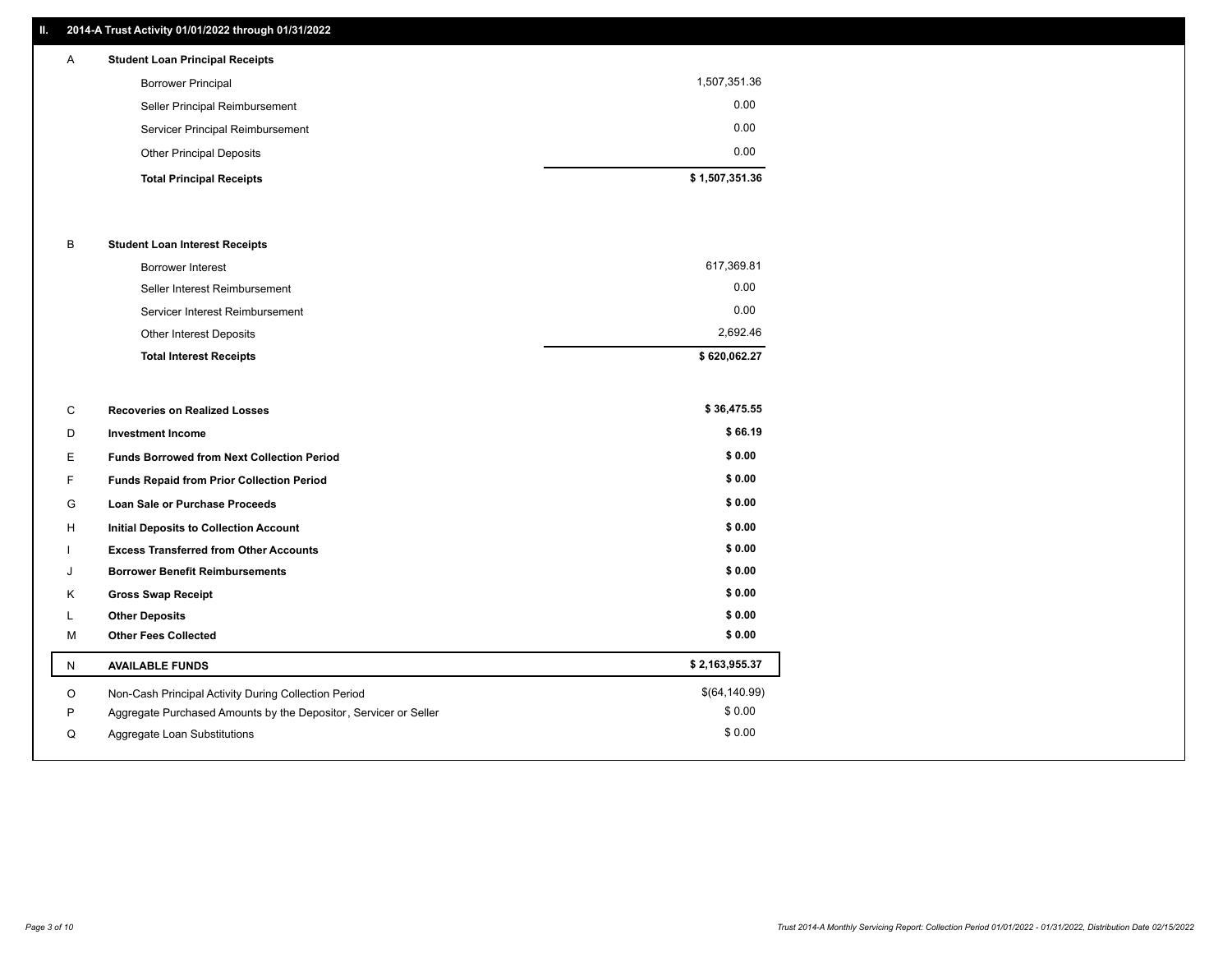|                   |                         |                          | 01/31/2022 |           | 12/31/2021       |                |                          |         |           |                  |                |
|-------------------|-------------------------|--------------------------|------------|-----------|------------------|----------------|--------------------------|---------|-----------|------------------|----------------|
|                   |                         | <b>Wtd Avg</b><br>Coupon | # Loans    | Principal |                  | % of Principal | <b>Wtd Avg</b><br>Coupon | # Loans | Principal |                  | % of Principal |
| INTERIM:          | IN SCHOOL               |                          | 8.64%      | 27        | \$440,602.33     | 0.377%         |                          | 8.56%   | 32        | \$484,382.07     | 0.409%         |
|                   | GRACE                   |                          | 8.18%      | 16        | \$250,785.85     | 0.215%         |                          | 8.25%   | 11        | \$204,585.07     | 0.173%         |
|                   | <b>DEFERMENT</b>        |                          | 8.67%      | 400       | \$5,509,428.05   | 4.714%         |                          | 8.68%   | 416       | \$5,584,817.99   | 4.714%         |
| <b>REPAYMENT:</b> | <b>CURRENT</b>          |                          | 7.65%      | 9,320     | \$100,169,250.55 | 85.715%        |                          | 7.68%   | 9,418     | \$100,615,271.53 | 84.928%        |
|                   | 30-59 DAYS DELINQUENT   |                          | 8.73%      | 191       | \$3,018,411.47   | 2.583%         |                          | 8.31%   | 143       | \$2,341,326.76   | 1.976%         |
|                   | 60-89 DAYS DELINQUENT   |                          | 8.26%      | 89        | \$1,465,706.27   | 1.254%         |                          | 8.75%   | 81        | \$1,496,090.33   | 1.263%         |
|                   | 90-119 DAYS DELINQUENT  |                          | 8.90%      | 62        | \$1,106,555.58   | 0.947%         |                          | 8.77%   | 73        | \$1,088,566.60   | 0.919%         |
|                   | 120-149 DAYS DELINQUENT |                          | 8.83%      | 45        | \$707,636.25     | 0.606%         |                          | 8.71%   | 40        | \$879,611.47     | 0.742%         |
|                   | 150-179 DAYS DELINQUENT |                          | 9.25%      | 28        | \$660,652.61     | 0.565%         |                          | 8.90%   | 38        | \$566,815.27     | 0.478%         |
|                   | > 179 DAYS DELINQUENT   |                          | 8.63%      | 49        | \$628,429.74     | 0.538%         |                          | 8.99%   | 37        | \$589,042.75     | 0.497%         |
|                   | FORBEARANCE             |                          | 8.39%      | 229       | \$2,905,123.35   | 2.486%         |                          | 8.31%   | 335       | \$4,621,191.53   | 3.901%         |
| <b>TOTAL</b>      |                         |                          |            | 10,456    | \$116,862,582.05 | 100.00%        |                          |         | 10,624    | \$118,471,701.37 | 100.00%        |
|                   |                         |                          |            |           |                  |                |                          |         |           |                  |                |

Percentages may not total 100% due to rounding \*

\*\* Smart Option Interest Only loans and \$25 Fixed Payment loans classified as in repayment whether student borrowers are in school, in grace, in deferment or required to make full principal and interest payments on their l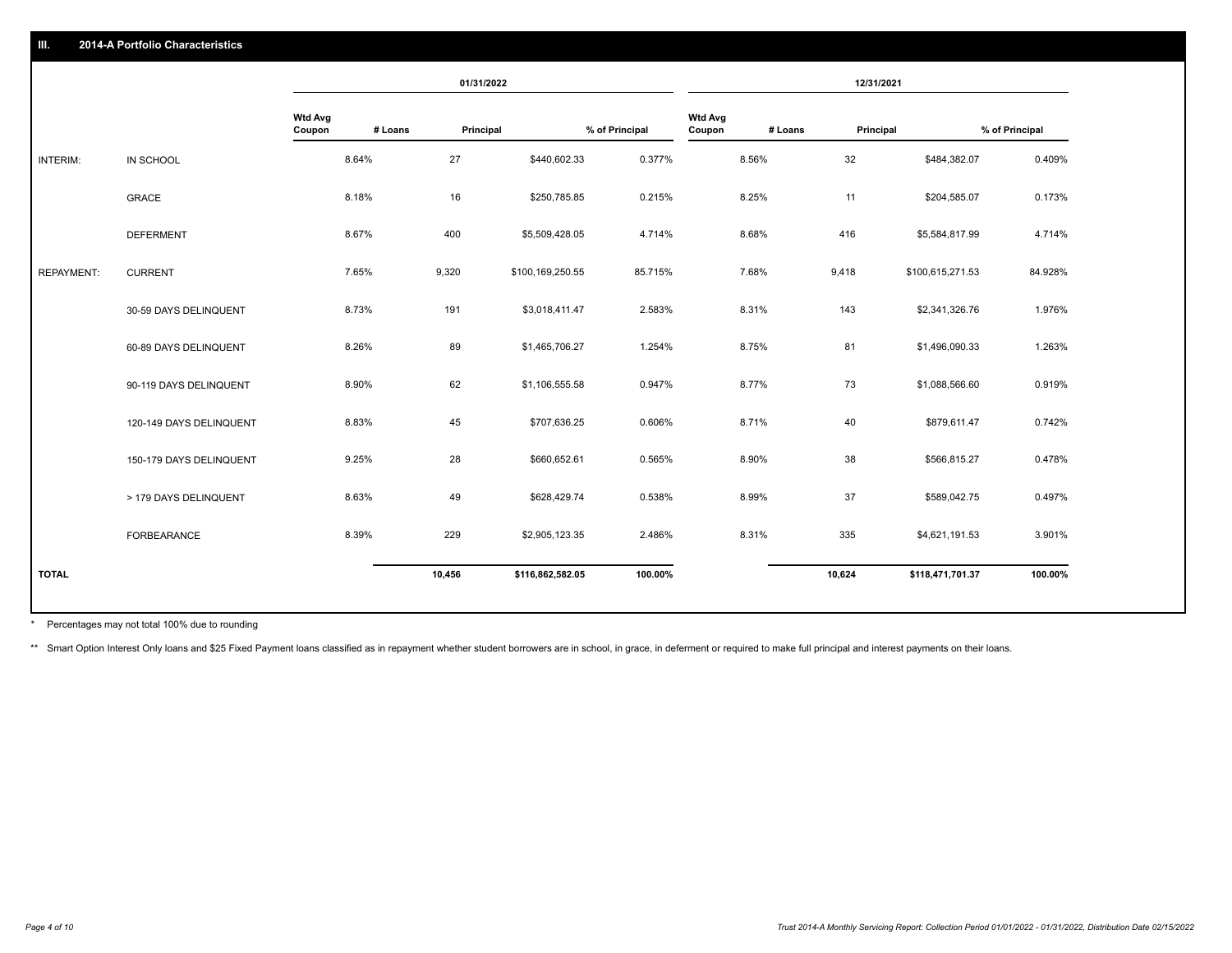|                                                         | 1/31/2022        | 12/31/2021       |
|---------------------------------------------------------|------------------|------------------|
| Pool Balance                                            | \$116,862,582.05 | \$118,471,701.37 |
| Total # Loans                                           | 10,456           | 10,624           |
| Total # Borrowers                                       | 8,224            | 8,361            |
| Weighted Average Coupon                                 | 7.79%            | 7.81%            |
| Weighted Average Remaining Term                         | 184.49           | 183.77           |
| Percent of Pool - Cosigned                              | 93.7%            | 93.7%            |
| Percent of Pool - Non Cosigned                          | 6.3%             | 6.3%             |
| Borrower Interest Accrued for Period                    | \$764,342.18     | \$776,402.25     |
| Outstanding Borrower Interest Accrued                   | \$3,284,719.90   | \$3,388,671.18   |
| Gross Principal Realized Loss - Periodic *              | \$275,916.41     | \$148,061.36     |
| Gross Principal Realized Loss - Cumulative *            | \$18,159,948.74  | \$17,884,032.33  |
| Delinquent Principal Purchased by Servicer - Periodic   | \$0.00           | \$0.00           |
| Delinquent Principal Purchased by Servicer - Cumulative | \$0.00           | \$0.00           |
| Recoveries on Realized Losses - Periodic                | \$36,475.55      | \$66,571.71      |
| Recoveries on Realized Losses - Cumulative              | \$2,529,267.66   | \$2,492,792.11   |
| Net Losses - Periodic                                   | \$239,440.86     | \$81,489.65      |
| Net Losses - Cumulative                                 | \$15,630,681.08  | \$15,391,240.22  |
| <b>Cumulative Gross Defaults</b>                        | \$18,159,948.74  | \$17,884,032.33  |
| Change in Gross Defaults                                | \$275,916.41     | \$148,061.36     |
| Non-Cash Principal Activity - Capitalized Interest      | \$211,546.90     | \$208,305.36     |
| Since Issued Total Constant Prepayment Rate (CPR) (1)   | 6.32%            | 6.43%            |
| <b>Loan Substitutions</b>                               | \$0.00           | \$0.00           |
| <b>Cumulative Loan Substitutions</b>                    | \$0.00           | \$0.00           |
| <b>Unpaid Master Servicing Fees</b>                     | \$0.00           | \$0.00           |
| <b>Unpaid Sub-Servicing Fees</b>                        | \$0.00           | \$0.00           |
| <b>Unpaid Administration Fees</b>                       | \$0.00           | \$0.00           |
| Unpaid Carryover Master Servicing Fees                  | \$0.00           | \$0.00           |
| Unpaid Carryover Sub-Servicing Fees                     | \$0.00           | \$0.00           |
| Note Interest Shortfall                                 | \$0.00           | \$0.00           |

\* In accordance with the Sub-Servicer's current policies and procedures, after September 1, 2017 loans subject to bankruptcy claims generally will not be reported as a charged- off unless and until they are delinquent for

(1) Since Issued Total CPR calculations found in monthly servicing reports issued on or prior to September 15, 2015 originally included loans that were removed from the pool by the sponsor because they became ineligible fo between the cut-off date and settlement date. On October 5, 2015, Since Issued Total CPR calculations were revised to exclude these loans and all prior monthly servicing reports were restated . For additional information, *Issued CPR Methodology' found in section VIII of this report.*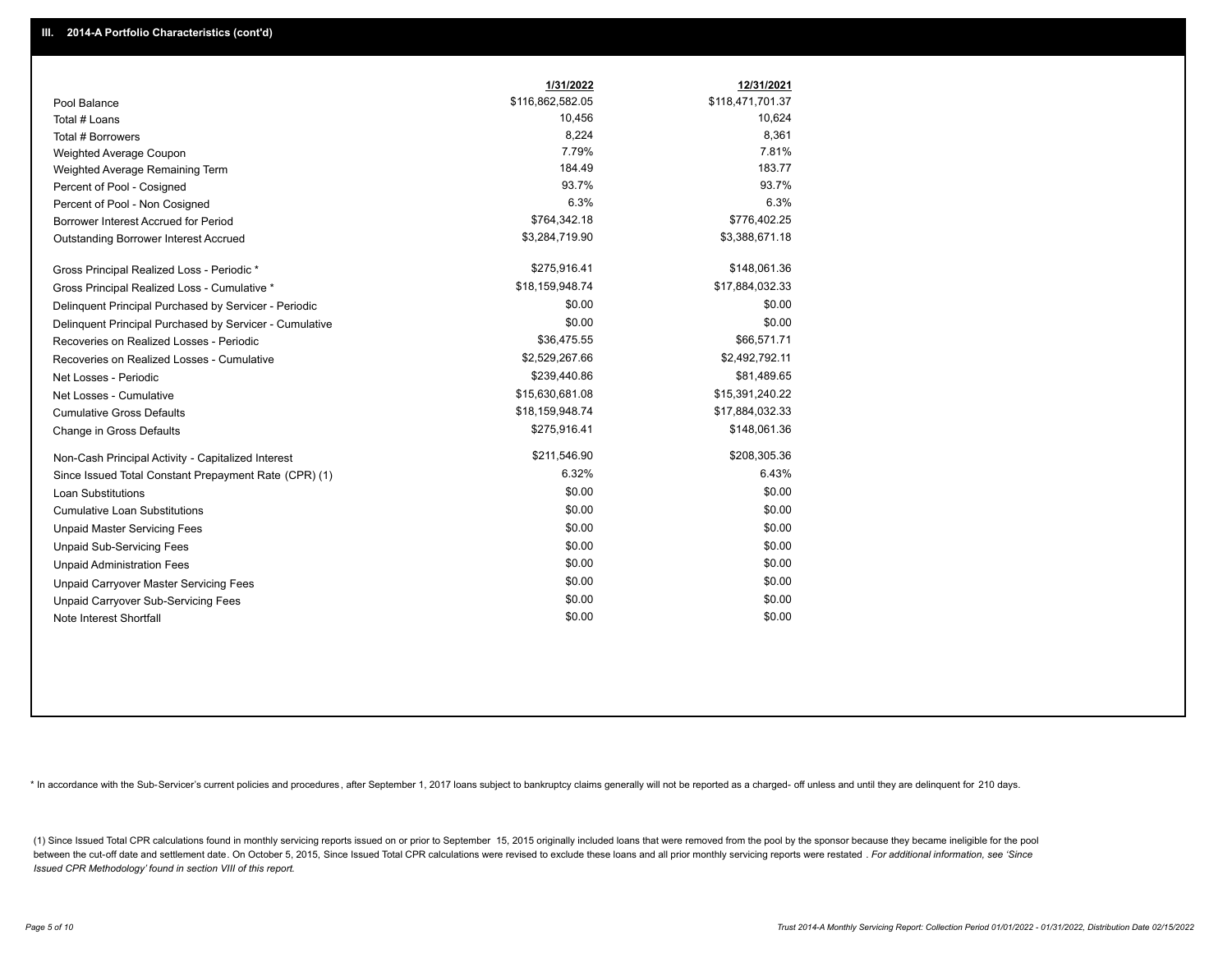## **IV. 2014-A Portfolio Statistics by Loan Program**

|                                                       | Weighted<br>Average | # LOANS | \$ AMOUNT        | $\frac{9}{6}$ * |
|-------------------------------------------------------|---------------------|---------|------------------|-----------------|
| - Smart Option Deferred Loans                         | 8.12%               | 5,509   | \$62,329,445.25  | 53.336%         |
| - Smart Option Fixed Pay Loans                        | 7.66%               | 3,094   | \$41,195,176.03  | 35.251%         |
| - Smart Option Interest-Only Loans                    | 6.63%               | 1,853   | \$13,337,960.77  | 11.413%         |
| - Other Loan Programs                                 | 0.00%               | 0.00    | \$0.00           | 0.000%          |
| <b>Total</b>                                          | 7.79%               | 10,456  | \$116,862,582.05 | 100.000%        |
| Prime Indexed Loans -- Monthly Reset Adjustable       |                     |         | \$0.00           |                 |
| Prime Indexed Loans -- Monthly Reset Non-Adjustable   |                     |         | \$0.00           |                 |
| Prime Indexed Loans -- Quarterly Reset Adjustable     |                     |         | \$0.00           |                 |
| Prime Indexed Loans -- Quarterly Reset Non-Adjustable |                     |         | \$0.00           |                 |
| Prime Indexed Loans -- Annual Reset                   |                     |         | \$0.00           |                 |
| <b>T-Bill Indexed Loans</b>                           |                     |         | \$0.00           |                 |
| <b>Fixed Rate Loans</b>                               |                     |         | \$14,804,662.21  |                 |
| <b>LIBOR Indexed Loans</b>                            |                     |         | \$102,057,919.84 |                 |
|                                                       |                     |         |                  |                 |

\* Note: Percentages may not total 100% due to rounding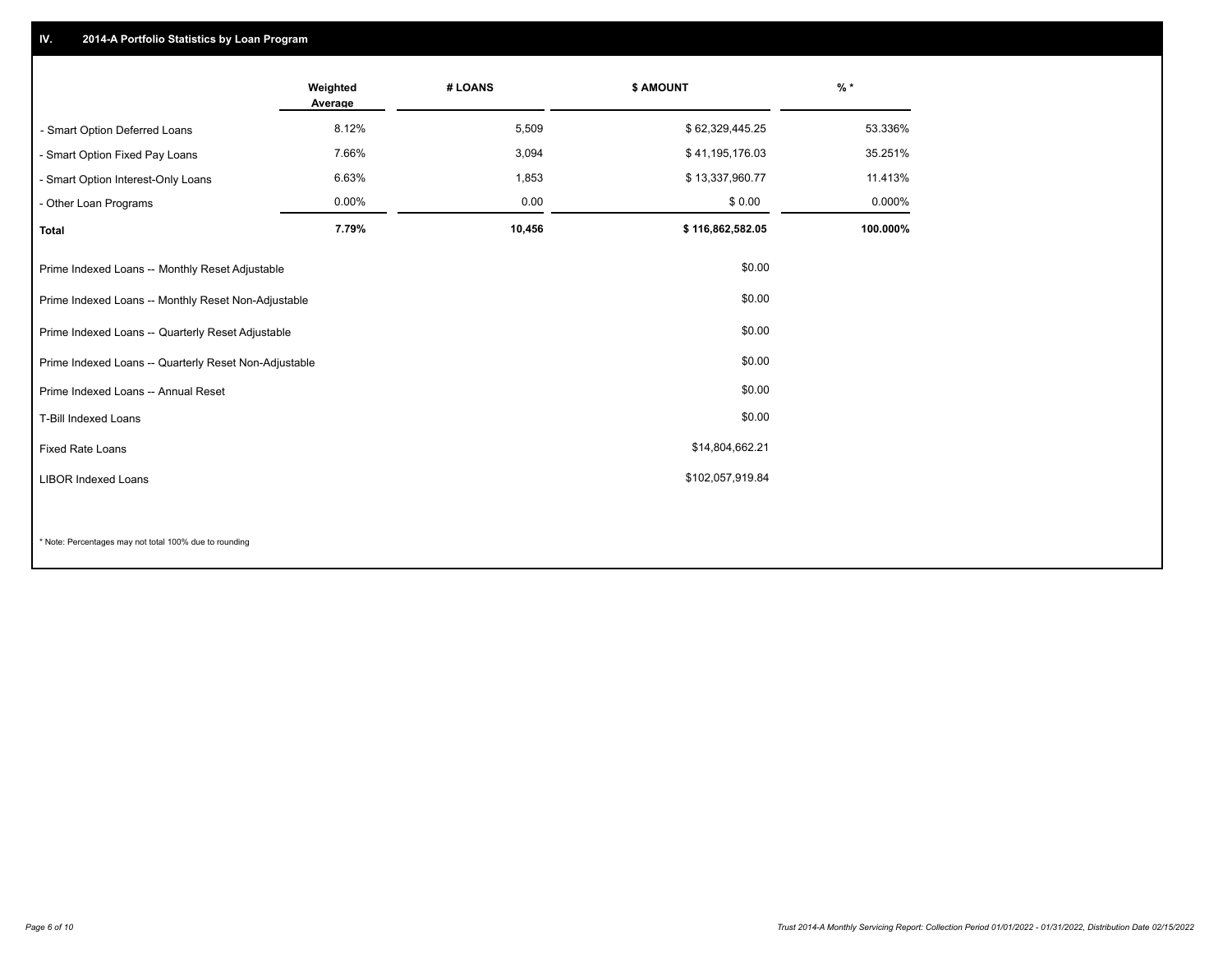| ۷. | 2014-A Reserve Account and Principal Distribution Calculations                                                                                                                                |                  |  |
|----|-----------------------------------------------------------------------------------------------------------------------------------------------------------------------------------------------|------------------|--|
|    | <b>Reserve Account</b>                                                                                                                                                                        |                  |  |
| А. |                                                                                                                                                                                               |                  |  |
|    | Specified Reserve Account Balance                                                                                                                                                             | \$958,735.00     |  |
|    | Actual Reserve Account Balance                                                                                                                                                                | \$958,735.00     |  |
| В. | <b>Principal Distribution Amount</b>                                                                                                                                                          |                  |  |
|    | Class A Notes Outstanding<br>i.                                                                                                                                                               | \$39,978,704.88  |  |
|    | Pool Balance<br>ii.                                                                                                                                                                           | \$116,862,582.05 |  |
|    | First Priority Principal Distribution Amount (i - ii)<br>iii.                                                                                                                                 | \$0.00           |  |
|    | Class A and B Notes Outstanding<br>iv.                                                                                                                                                        | \$75,978,704.88  |  |
|    | First Priority Principal Distribution Amount<br>V.                                                                                                                                            | \$0.00           |  |
|    | Pool Balance<br>vi.                                                                                                                                                                           | \$116,862,582.05 |  |
|    | Specified Overcollateralization Amount<br>vii.                                                                                                                                                | \$42,184,330.00  |  |
|    | Regular Principal Distribution Amount (iv - v) - (vi - vii)<br>viii.                                                                                                                          | \$1,300,452.83   |  |
|    |                                                                                                                                                                                               |                  |  |
|    | <b>Notes Outstanding</b><br>ix.                                                                                                                                                               | \$117,978,704.88 |  |
|    | First Priority Principal Distribution Amount<br>х.                                                                                                                                            | \$0.00           |  |
|    | Regular Principal Distribution Amount<br>xi.                                                                                                                                                  | \$1,300,452.83   |  |
|    | Available Funds (after payment of waterfall items A through J) *<br>xii.                                                                                                                      | \$442,046.76     |  |
|    | xiii. Additional Principal Distribution Amount (min(ix - x - xi, xiii))                                                                                                                       | \$221,023.38     |  |
|    | * Represents 50% of value if the principal balance of the notes is greater than 10% of initial principal balance of the notes or the Class A and Class B note are reduced to 0, otherwise the |                  |  |

full value is shown.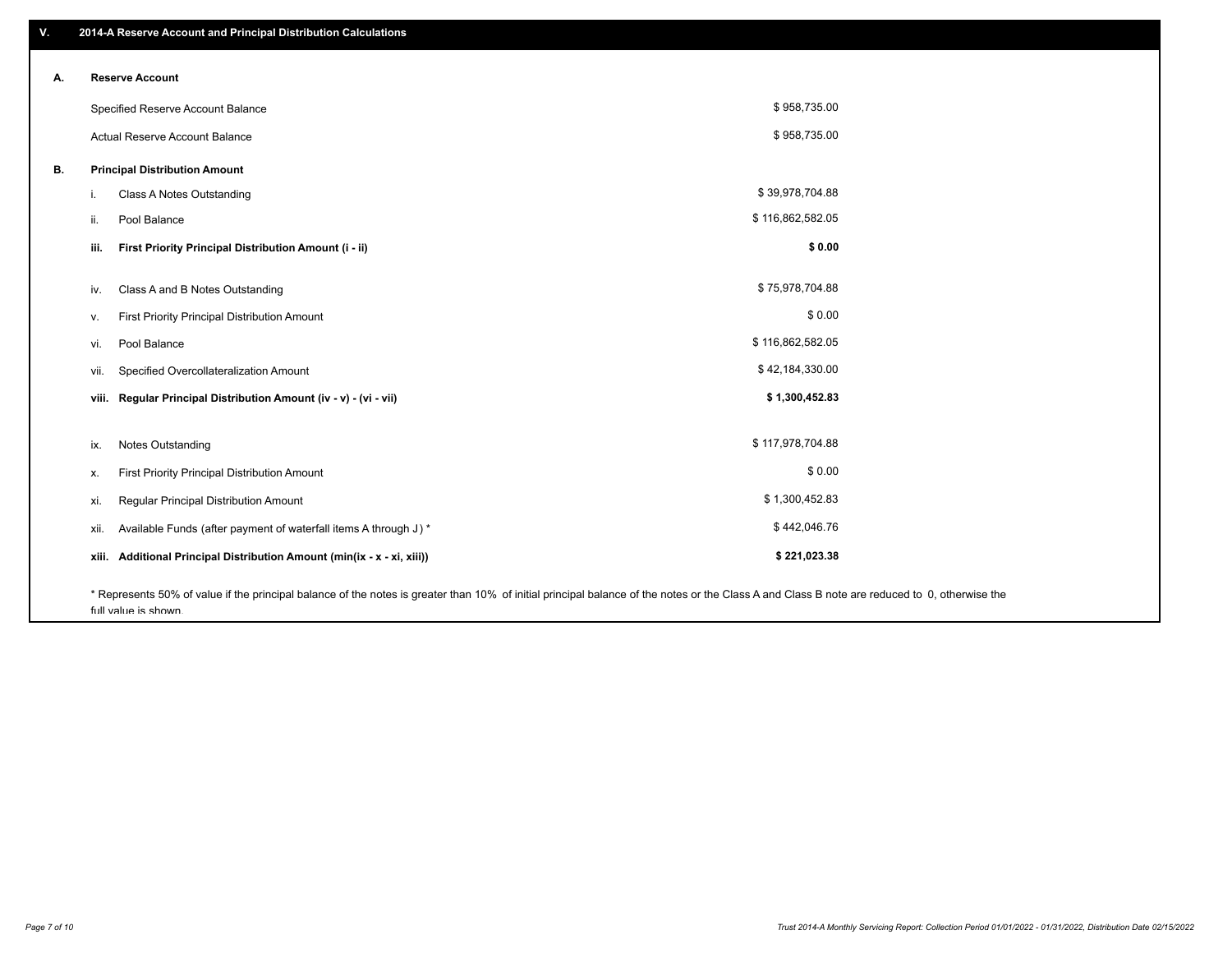| VI. | 2014-A Waterfall for Distributions                                                                                                                                                                    |                    |                      |
|-----|-------------------------------------------------------------------------------------------------------------------------------------------------------------------------------------------------------|--------------------|----------------------|
|     |                                                                                                                                                                                                       | Paid               | <b>Funds Balance</b> |
|     | <b>Total Available Funds</b>                                                                                                                                                                          |                    | \$2,163,955.37       |
| Α   | <b>Trustee Fees</b>                                                                                                                                                                                   | \$0.00             | \$2,163,955.37       |
| В   | i. Master Servicing Fees                                                                                                                                                                              | \$4,928.32         | \$2,159,027.05       |
|     | ii. Sub-Servicing Fees                                                                                                                                                                                | \$81,813.60        | \$2,077,213.45       |
| C   | i. Administration Fees                                                                                                                                                                                | \$6,667.00         | \$2,070,546.45       |
|     | ii. Unreimbursed Administrator Advances plus any Unpaid                                                                                                                                               | \$600.00           | \$2,069,946.45       |
| D   | Class A Noteholders Interest Distribution Amount                                                                                                                                                      | \$49,946.86        | \$2,019,999.59       |
| E   | <b>First Priority Principal Payment</b>                                                                                                                                                               | \$0.00             | \$2,019,999.59       |
| F   | Class B Noteholders Interest Distribution Amount                                                                                                                                                      | \$120,000.00       | \$1,899,999.59       |
| G   | Class C Noteholders Interest Distribution Amount                                                                                                                                                      | \$157,500.00       | \$1,742,499.59       |
| н   | Reinstatement Reserve Account                                                                                                                                                                         | \$0.00             | \$1,742,499.59       |
|     | Regular Principal Distribution                                                                                                                                                                        | \$1,300,452.83     | \$442,046.76         |
| J   | i. Carryover Master Servicing Fees                                                                                                                                                                    | \$0.00             | \$442,046.76         |
|     | ii. Carryover Sub-servicing Fees                                                                                                                                                                      | \$0.00             | \$442,046.76         |
| K   | Additional Principal Distribution Amount                                                                                                                                                              | \$221,023.38       | \$221,023.38         |
| L   | Unpaid Expenses of Trustee                                                                                                                                                                            | \$0.00             | \$221,023.38         |
| M   | Unpaid Expenses of Administrator                                                                                                                                                                      | \$0.00             | \$221,023.38         |
| N   | Remaining Funds to the Excess Distribution Certificateholder                                                                                                                                          | \$221,023.38       | \$0.00               |
|     | <b>Waterfall Conditions</b>                                                                                                                                                                           |                    |                      |
|     |                                                                                                                                                                                                       |                    |                      |
| Α.  | <b>Class C Noteholders' Interest Distribution Condition</b>                                                                                                                                           |                    |                      |
|     | Pool Balance<br>i.                                                                                                                                                                                    | \$116,862,582.05   |                      |
|     | Class A and B Notes Outstanding<br>ii.                                                                                                                                                                | \$75,978,704.88    |                      |
|     | Class C Noteholders' Interest Distribution Ratio (i / ii)<br>iii.                                                                                                                                     | 153.81%<br>110.00% |                      |
|     | Minimum Ratio<br>iv.<br>Is the Class C Noteholders' Interest Distribution Condition Satisfied (iii > iv)                                                                                              | Υ                  |                      |
|     | v.                                                                                                                                                                                                    |                    |                      |
|     | * Note: If the Class C Noteholders' Interest Distribution Condition is satisfied then the amount of interest accrued at the Class C Rate for the Accrual Period is Released on the distribution Date. |                    |                      |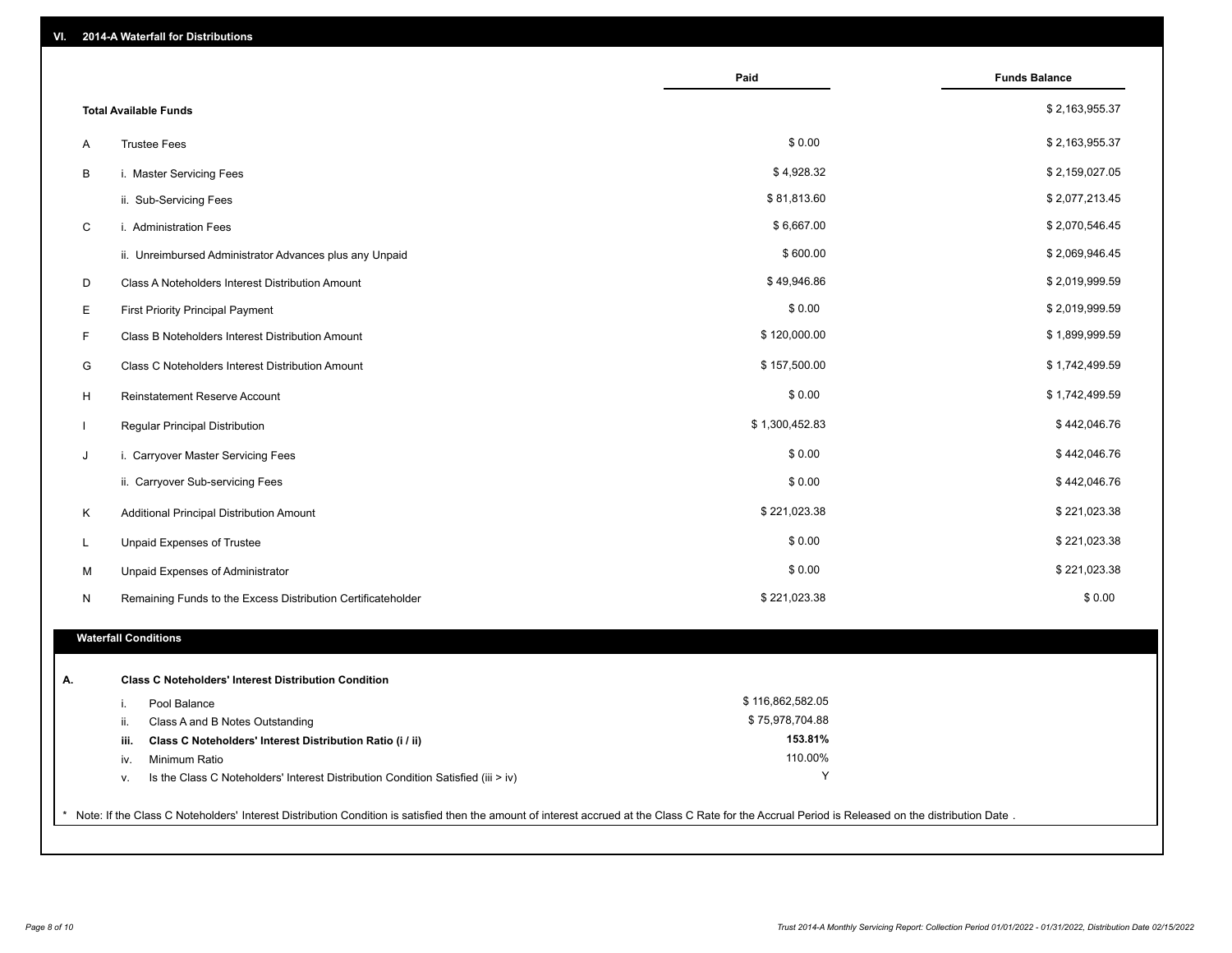| <b>Distribution Amounts</b>                                |                         |                         |                         |
|------------------------------------------------------------|-------------------------|-------------------------|-------------------------|
|                                                            | A3                      | в                       | C                       |
| Cusip/Isin                                                 | 784456AD7               | 784456AE5               | 784456AF2               |
| <b>Beginning Balance</b>                                   | \$39,978,704.88         | \$36,000,000.00         | \$42,000,000.00         |
| Index                                                      | <b>LIBOR</b>            | <b>FIXED</b>            | <b>FIXED</b>            |
| Spread/Fixed Rate                                          | 1.50%                   | 4.00%                   | 4.50%                   |
| Record Date (Days Prior to Distribution)                   | 1 NEW YORK BUSINESS DAY | 1 NEW YORK BUSINESS DAY | 1 NEW YORK BUSINESS DAY |
| <b>Accrual Period Begin</b>                                | 1/18/2022               | 1/15/2022               | 1/15/2022               |
| <b>Accrual Period End</b>                                  | 2/15/2022               | 2/15/2022               | 2/15/2022               |
| Daycount Fraction                                          | 0.07777778              | 0.08333333              | 0.08333333              |
| Interest Rate*                                             | 1.60629%                | 4.00000%                | 4.50000%                |
| <b>Accrued Interest Factor</b>                             | 0.001249337             | 0.003333333             | 0.003750000             |
| <b>Current Interest Due</b>                                | \$49,946.86             | \$120,000.00            | \$157,500.00            |
| Interest Shortfall from Prior Period Plus Accrued Interest | $\mathsf{\$}$ -         | $$ -$                   | $$ -$                   |
| <b>Total Interest Due</b>                                  | \$49,946.86             | \$120,000.00            | \$157,500.00            |
| <b>Interest Paid</b>                                       | \$49,946.86             | \$120,000.00            | \$157,500.00            |
| Interest Shortfall                                         | $$ -$                   | $$ -$                   | $$ -$                   |
| <b>Principal Paid</b>                                      | \$1,521,476.21          | $$ -$                   | $$ -$                   |
| <b>Ending Principal Balance</b>                            | \$38,457,228.67         | \$36,000,000.00         | \$42,000,000.00         |
| Paydown Factor                                             | 0.030429524             | 0.000000000             | 0.000000000             |
| <b>Ending Balance Factor</b>                               | 0.769144573             | 1.000000000             | 1.000000000             |

\* Pay rates for Current Distribution. For the interest rates applicable to the next distribution date, please see https://www.salliemae.com/about/investors/data/SMBabrate.txt.

**VII. 2014-A Distributions**